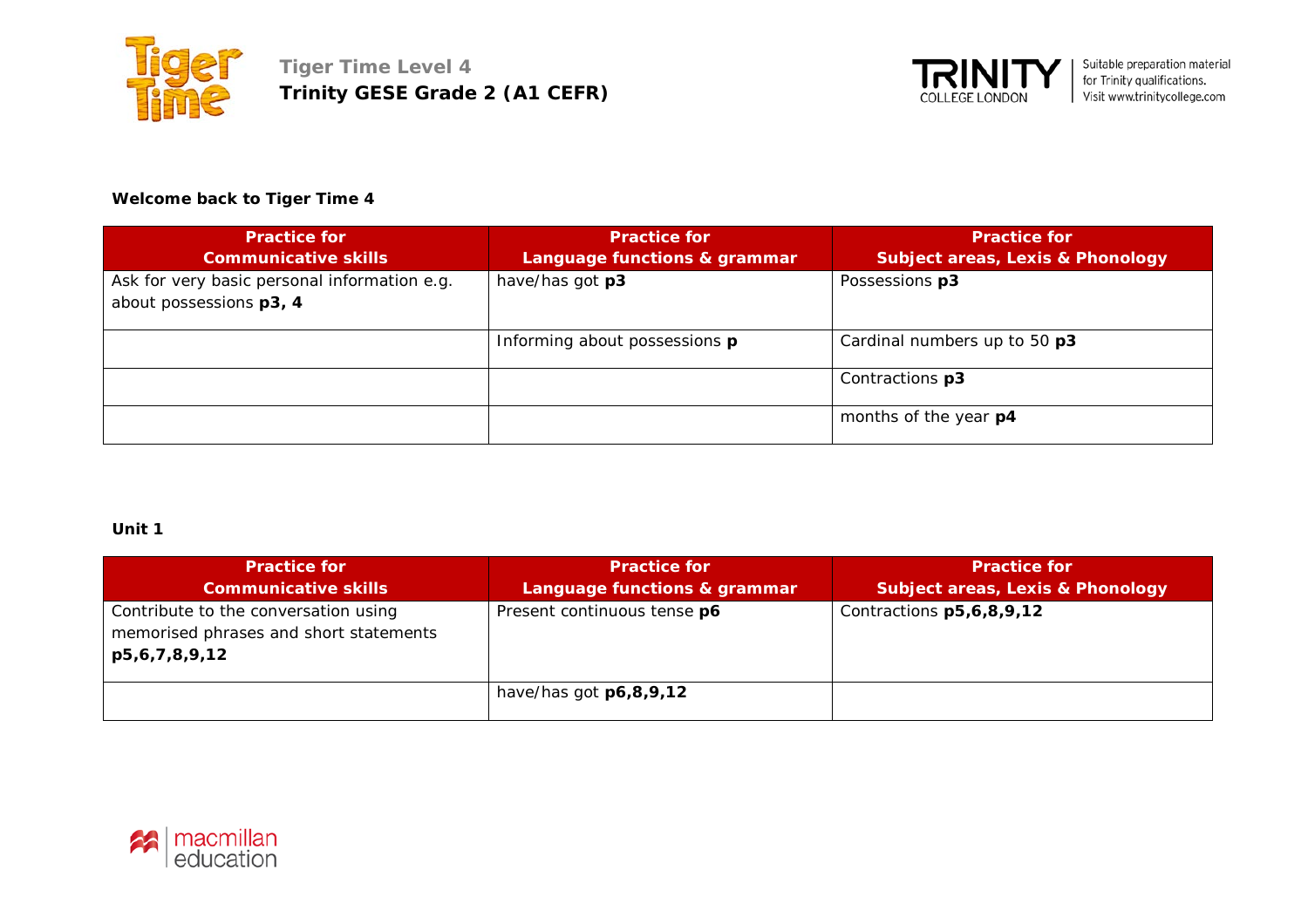



# **Unit 2**

| <b>Practice for</b><br><b>Communicative skills</b>                                          | <b>Practice for</b><br>Language functions & grammar                    | <b>Practice for</b><br><b>Subject areas, Lexis &amp; Phonology</b> |
|---------------------------------------------------------------------------------------------|------------------------------------------------------------------------|--------------------------------------------------------------------|
| Contribute to the conversation using<br>memorised phrases and short statements p13<br>$-20$ | Describing people, animals, objects and<br>places very simply p13 - 20 | Family and friends p13                                             |
| Respond with appropriate actions & positive &<br>negative short form answers p16            | Stating simple facts p13,14,15,20                                      | Contractions p13, 14, 15, 16, 17, 20                               |
|                                                                                             | Present continuous p13,14,15,17,20                                     |                                                                    |
|                                                                                             | have/has got p13,14,15,16,17,20                                        |                                                                    |
|                                                                                             | Present simple tense p18                                               |                                                                    |

#### **Unit 3**

| <b>Practice for</b>                                                                      | <b>Practice for</b>                 | <b>Practice for</b>                         |
|------------------------------------------------------------------------------------------|-------------------------------------|---------------------------------------------|
| <b>Communicative skills</b>                                                              | Language functions & grammar        | <b>Subject areas, Lexis &amp; Phonology</b> |
| Contribute to the conversation using<br>memorised phrases and short statements<br>p21-28 | there is/are p21,22,24,25           | Contractions p21,22,23,24,25,28             |
| Ask for very basic personal information e.g.                                             | Prepositions of place in, on, under |                                             |
| about possessions p28                                                                    | p21,25                              |                                             |
|                                                                                          | Present continuous p22,23           |                                             |
|                                                                                          | have/has got p22                    |                                             |
|                                                                                          | Present simple tense p26,27         |                                             |